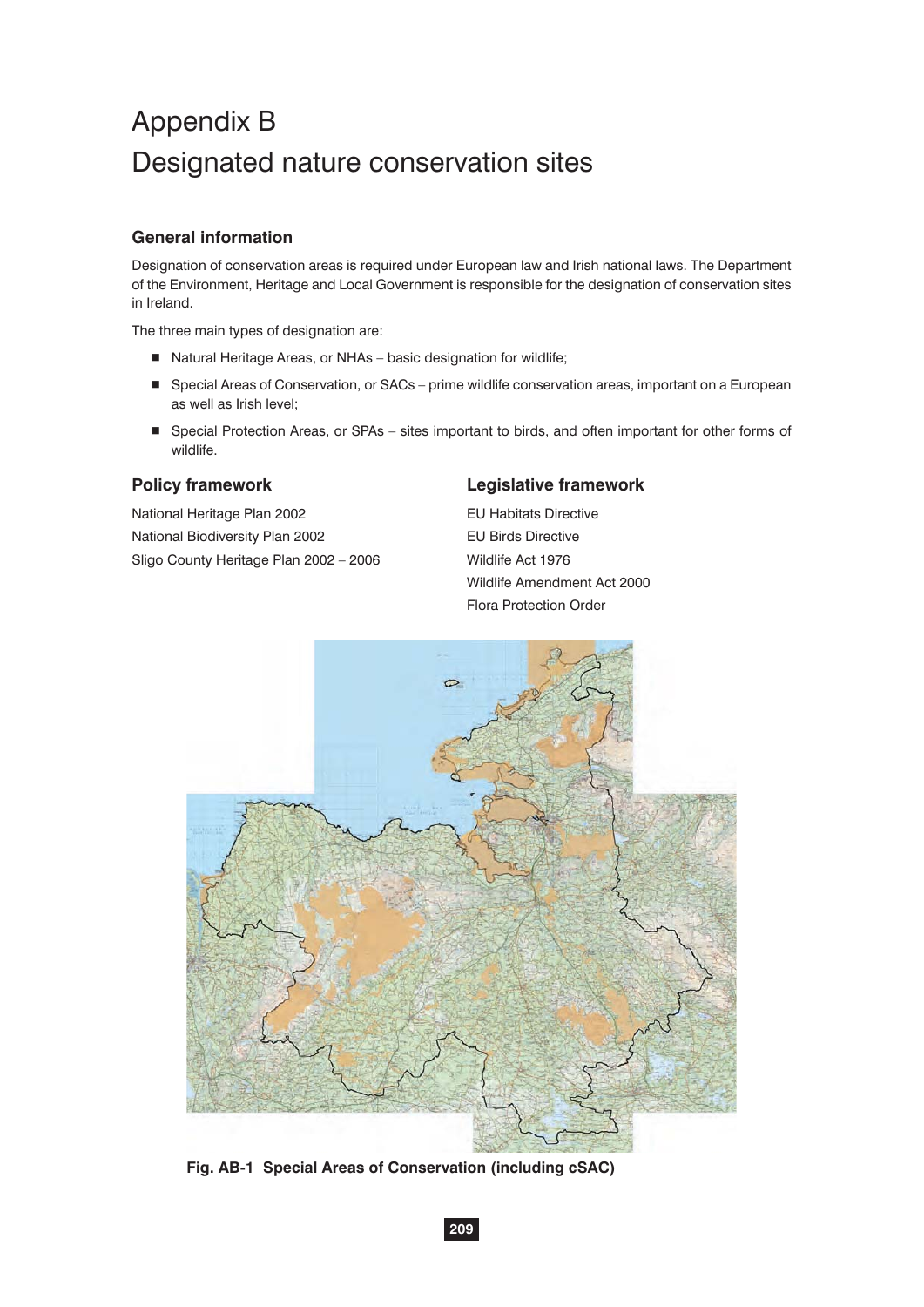## Designated nature conservation sites in County Sligo

#### **Candidate Special Areas of Conservation (cSAC)**

| Code   | <b>Site Name</b>            | Code   | <b>Site Name</b>                           |
|--------|-----------------------------|--------|--------------------------------------------|
| 000458 | Killala Bay / Moy Estuary   | 000636 | Templehouse and Cloonacleigha Loughs       |
| 000497 | Flughany Bog                | 000637 | Turloughmore (Sligo)                       |
| 000622 | Ballysadare Bay             | 000638 | Union Wood                                 |
| 000623 | Ben Bulben, Gleniff         | 001656 | <b>Bricklieve Mountains and Keshcorran</b> |
|        | and Glenade Complex         | 001669 | Knockalongy and Knockachree Cliffs         |
| 000625 | Bunduff Lough and Machair / | 001673 | Lough Arrow                                |
|        | Trawalua / Mullaghmore      | 001680 | <b>Streedagh Point Dunes</b>               |
| 000627 | Cummeen Strand/             | 001898 | <b>Unshin River</b>                        |
|        | Drumcliff Bay (Sligo Bay    | 001976 | Lough Gill                                 |
| 000633 | Lough Hoe Bog               | 002006 | Ox Mountains Bogs                          |
| 000634 | Lough Nabrickkeagh Bog      | 002298 | <b>River Moy</b>                           |

#### **Special Protection Areas (SPA)**

| Code   | <b>Site Name</b>               | Code   | <b>Site Name</b>                  |
|--------|--------------------------------|--------|-----------------------------------|
| 004133 | Aughris Head                   | 004129 | <b>Ballysadare Bay</b>            |
| 004013 | Drumcliff Bay                  | 004135 | Ardboline Island and Horse island |
| 004035 | Cummeen Strand (Sligo Harbour) | 004050 | Lough Arrow                       |
| 004036 | Killala Bay / Moy Estuary      | 004048 | Lough Gara                        |
| 004068 | Inishmurray                    | 004187 | Sligo / Leitrim Uplands           |
|        |                                |        |                                   |

#### **Proposed Natural Heritage Areas (pNHA)**

| Code   | <b>Site Name</b>                      | Code   | <b>Site Name</b>             |
|--------|---------------------------------------|--------|------------------------------|
| 000618 | Ardboline and Horse Islands.          | 001905 | Feenagh and Bunnamuck Loughs |
|        | <b>Yellow Strand and Ballintemple</b> | 001907 | Fin and Riskeen Loughs       |
| 000620 | Aughris Head                          | 000628 | Glencar Cliffs               |
| 001909 | <b>Ballygawley Lough</b>              | 001908 | Greenan Fen                  |
| 002415 | Carran Hill Bog                       | 000630 | Innishmurray                 |
| 001657 | Cloongoonagh Bog                      | 001904 | Knockmullin Fen              |
| 001658 | Colgagh Lough                         | 001670 | Knocknarea Mountain and Glen |
| 002435 | Crockauns / Keelogyboy Bog            | 001906 | Lough Dargan                 |
| 001902 | Slieveward Bog                        | 000587 | Lough Gara                   |
| n/a    | Drumaskibbole                         | 001677 | Moylough Turlough            |
| 001664 | <b>Dunneill River</b>                 | 001900 | Meharth Lough                |
| 001665 | Easky River                           | 001901 | Quarryfield West Turlough    |
|        |                                       |        |                              |

#### **Nature Reserves Communist Ramsar sites**

| Ballygilgan (Lissadell) (est. 1986) | 842 Cummeen Strand | 843 Killala Bay / Moy Estuary |
|-------------------------------------|--------------------|-------------------------------|
| Easky Bog (est. 1990)               | 471 Easky Bog      | 852 Lough Gara                |

**Note:** The process of formal designation of nature conservation sites started in 2002 and is still ongoing. The information (site lists and maps) included in this Appendix represents the situation in May 2004. For up-to-date information, please contact the National Parks and Wildlife Service (www.npws.ie) within the DoEHLG or the Planning Office of the County Council.